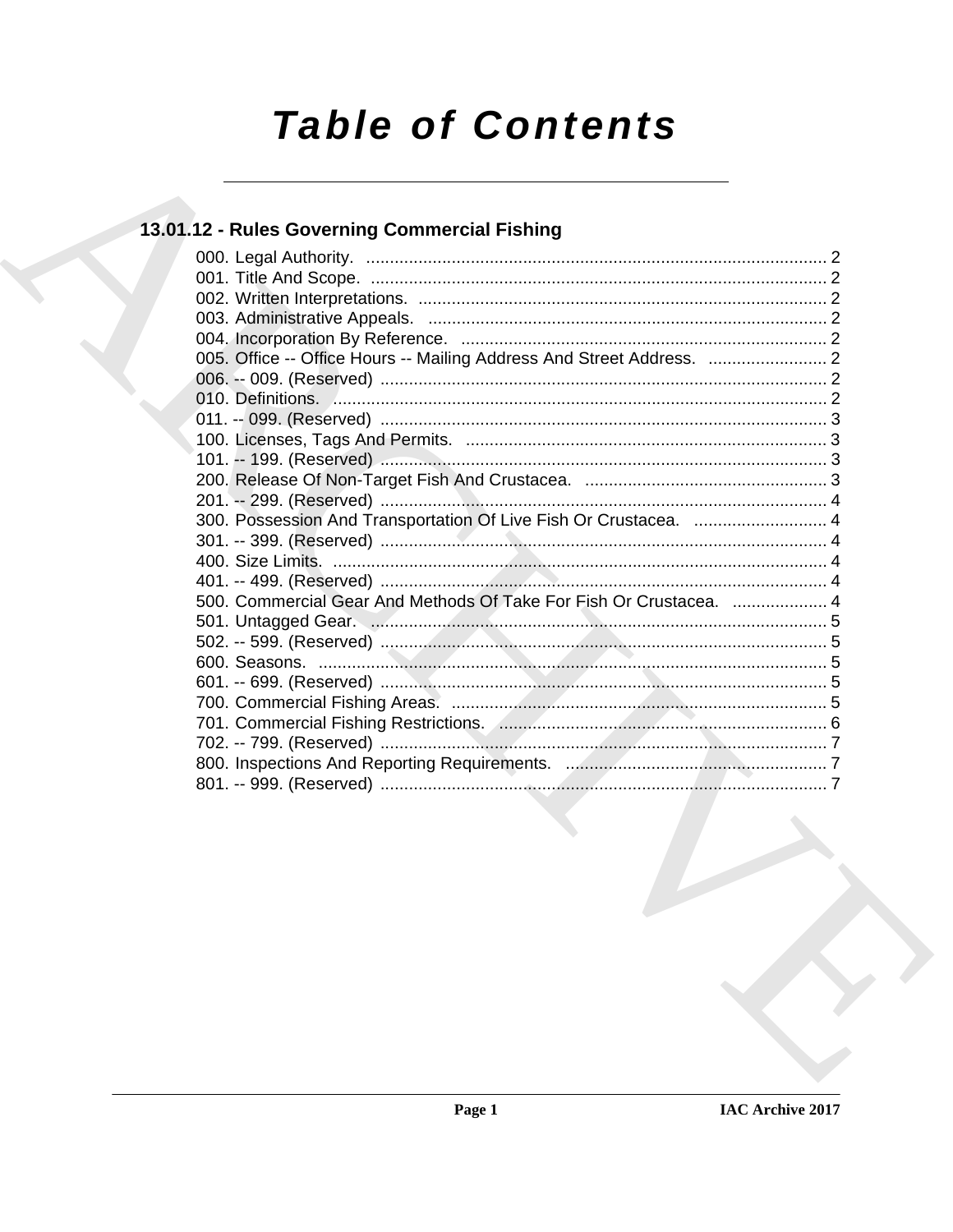#### **IDAPA 13 TITLE 01 CHAPTER 12**

#### **13.01.12 - RULES GOVERNING COMMERCIAL FISHING**

#### <span id="page-1-1"></span><span id="page-1-0"></span>**000. LEGAL AUTHORITY.**

#### <span id="page-1-2"></span>**001. TITLE AND SCOPE.**

#### <span id="page-1-3"></span>**002. WRITTEN INTERPRETATIONS.**

#### <span id="page-1-4"></span>**003. ADMINISTRATIVE APPEALS.**

#### <span id="page-1-5"></span>**004. INCORPORATION BY REFERENCE.**

#### <span id="page-1-6"></span>**005. OFFICE -- OFFICE HOURS -- MAILING ADDRESS AND STREET ADDRESS.**

#### <span id="page-1-7"></span>**006. -- 009. (RESERVED)**

#### <span id="page-1-11"></span><span id="page-1-10"></span><span id="page-1-9"></span><span id="page-1-8"></span>**010. DEFINITIONS.**

|                   |           | <b>CHAPTER 12</b>                                                                                                                                                                                                                                                                                                                                                                                                                   |                |
|-------------------|-----------|-------------------------------------------------------------------------------------------------------------------------------------------------------------------------------------------------------------------------------------------------------------------------------------------------------------------------------------------------------------------------------------------------------------------------------------|----------------|
|                   |           | 13.01.12 - RULES GOVERNING COMMERCIAL FISHING                                                                                                                                                                                                                                                                                                                                                                                       |                |
| 000.              |           | LEGAL AUTHORITY.<br>The Idaho Fish and Game Commission is authorized under Sections 36-104(b) and 36-804, Idaho Code, to adopt<br>rules concerning commercial fishing.                                                                                                                                                                                                                                                              | $(4-6-05)$     |
| 001.              | 01.       | TITLE AND SCOPE.<br><b>Title</b> . These rules shall be cited in full as IDAPA 13.01.12.000, et seq., Rules of the Idaho Fish and<br>Game Commission, IDAPA 13.01.12, "Rules Governing Commercial Fishing."                                                                                                                                                                                                                         | $(4-6-05)$     |
|                   | 02.       | Scope. These rules establish the criteria for commercial fishing in Idaho, identify waters where<br>commercial fishing is allowed, and set standards for equipment.                                                                                                                                                                                                                                                                 | $(4-6-05)$     |
| 002.              |           | <b>WRITTEN INTERPRETATIONS.</b><br>This agency has no written interpretations of these rules.                                                                                                                                                                                                                                                                                                                                       | $(4-6-05)$     |
| 003.<br>General." |           | <b>ADMINISTRATIVE APPEALS.</b><br>All contested cases shall be governed by the provisions of IDAPA 13.01.01, "Rules of Practice and Procedure of the<br>Idaho Fish and Game Commission," and IDAPA 04.11.01, "Idaho Rules of Administrative Procedure of the Attorney                                                                                                                                                               | $(4-6-05)$     |
| 004.              |           | <b>INCORPORATION BY REFERENCE.</b><br>There are no documents which have been incorporated by reference into this rule.                                                                                                                                                                                                                                                                                                              | $(4-6-05)$     |
| 005.              |           | <b>OFFICE -- OFFICE HOURS -- MAILING ADDRESS AND STREET ADDRESS.</b><br>The principal place of business of the Idaho Fish and Game Commission and Idaho Department of Fish and Game is<br>in Boise, Idaho. The Headquarters office is located at 600 South Walnut, Boise, Idaho and is open from 8 a.m. to 5<br>p.m., except Saturday, Sunday and legal holidays. The mailing address is: P.O. Box 25, Boise, Idaho 83707. (4-6-05) |                |
| $006. - 009.$     |           | (RESERVED)                                                                                                                                                                                                                                                                                                                                                                                                                          |                |
| 010.              |           | DEFINITIONS.                                                                                                                                                                                                                                                                                                                                                                                                                        |                |
|                   | 01.       | <b>Commercial Fishing.</b> Fishing for, taking, or transporting fish or crustacea for the purpose of<br>selling, bartering, exchanging, offering or exposing for sale.                                                                                                                                                                                                                                                              | $(7-1-93)$     |
|                   | 02.       | <b>Commercial Fish Species</b> . Except as permitted by the Director of the Department of Fish and<br>Game under Subsection 100.03 of this rule, only the following fish species may be taken for commercial purposes:                                                                                                                                                                                                              | $(4-6-05)$     |
|                   | a.        | Bridgelip sucker -- Catostomus columbianus.                                                                                                                                                                                                                                                                                                                                                                                         | $(7-1-93)$     |
|                   | b.        | Common carp -- Cyprinus carpio.                                                                                                                                                                                                                                                                                                                                                                                                     | $(4-2-08)$     |
|                   | c.        | Chiselmouth -- Acrocheilus alutaceus.                                                                                                                                                                                                                                                                                                                                                                                               | $(4-2-08)$     |
|                   | d.        | Fathead minnow -- Pimephales promelas.                                                                                                                                                                                                                                                                                                                                                                                              | $(7-1-93)$     |
|                   | <b>e.</b> | Goldfish -- Carassius auratus.                                                                                                                                                                                                                                                                                                                                                                                                      | $(7-1-93)$     |
|                   | f.        | Lake trout -- Salvelinus namaycush.                                                                                                                                                                                                                                                                                                                                                                                                 | $(4-2-08)$     |
|                   | g.        | Lake whitefish -- Coregonus clupeaformis.                                                                                                                                                                                                                                                                                                                                                                                           | $(4 - 2 - 08)$ |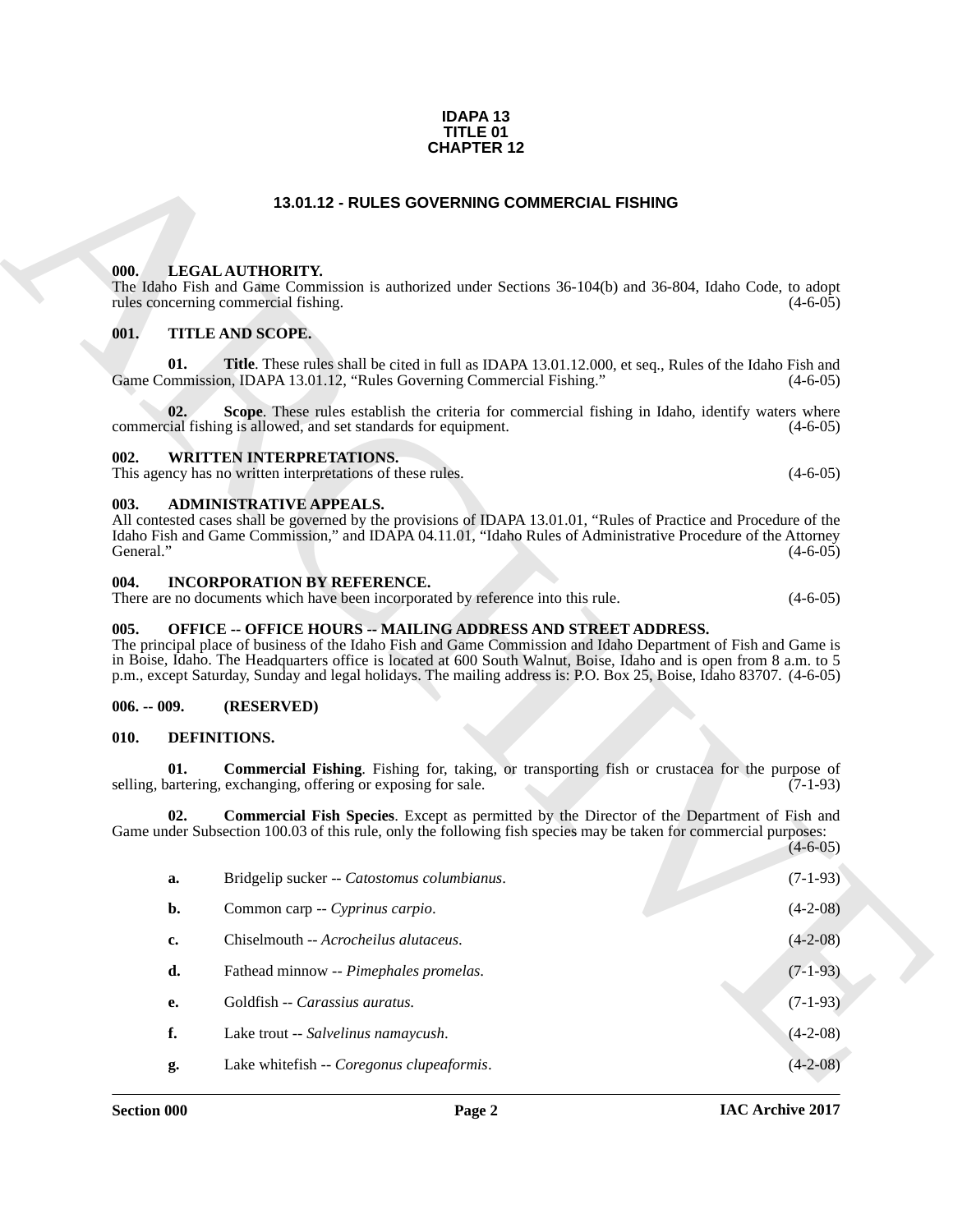|               |                             |                                                                                                                                                                                                                                                                                                                                                                                                                                                                                                                                                                                                                                             | <b>Rules Governing Commercial Fishing</b> |  |  |
|---------------|-----------------------------|---------------------------------------------------------------------------------------------------------------------------------------------------------------------------------------------------------------------------------------------------------------------------------------------------------------------------------------------------------------------------------------------------------------------------------------------------------------------------------------------------------------------------------------------------------------------------------------------------------------------------------------------|-------------------------------------------|--|--|
|               | h.                          | Largescale sucker -- Catostomus macrocheilus.                                                                                                                                                                                                                                                                                                                                                                                                                                                                                                                                                                                               | $(4-2-08)$                                |  |  |
|               | i.                          | Longnose dace -- Rhinichthys cataractae.                                                                                                                                                                                                                                                                                                                                                                                                                                                                                                                                                                                                    | $(7-1-93)$                                |  |  |
|               |                             | Northern pikeminnow -- Ptychocheilus oregonensis.                                                                                                                                                                                                                                                                                                                                                                                                                                                                                                                                                                                           | $(4-2-08)$                                |  |  |
|               | k.                          | Peamouth -- Mylocheilus caurinus.                                                                                                                                                                                                                                                                                                                                                                                                                                                                                                                                                                                                           | $(7-1-93)$                                |  |  |
|               | l.                          | Redside shiner -- Richardsonius balteatus.                                                                                                                                                                                                                                                                                                                                                                                                                                                                                                                                                                                                  | $(7-1-93)$                                |  |  |
|               | m.                          | Speckled dace -- Rhinichthys osculus.                                                                                                                                                                                                                                                                                                                                                                                                                                                                                                                                                                                                       | $(7-1-93)$                                |  |  |
|               | n.                          | Tench -- Tinca tinca.                                                                                                                                                                                                                                                                                                                                                                                                                                                                                                                                                                                                                       | $(7-1-93)$                                |  |  |
|               | 0.                          | Tui chub -- Gila bicolor.                                                                                                                                                                                                                                                                                                                                                                                                                                                                                                                                                                                                                   | $(7-1-93)$                                |  |  |
|               | p.                          | Utah chub -- Gila atraria.                                                                                                                                                                                                                                                                                                                                                                                                                                                                                                                                                                                                                  | $(7-1-93)$                                |  |  |
|               | q.                          | Utah sucker -- Catostomus ardens.                                                                                                                                                                                                                                                                                                                                                                                                                                                                                                                                                                                                           | $(7-1-93)$                                |  |  |
|               | 03.<br>commercial purposes. | <b>Commercial Crustacea Species.</b> Except as permitted by the Director of the Department of Fish<br>and Game under Subsection 100.03, only the Crayfish - species of the genus Pacifastacus, may be taken for                                                                                                                                                                                                                                                                                                                                                                                                                             | $(7-1-93)$                                |  |  |
| $011. - 099.$ |                             | (RESERVED)                                                                                                                                                                                                                                                                                                                                                                                                                                                                                                                                                                                                                                  |                                           |  |  |
| <b>100.</b>   |                             | LICENSES, TAGS AND PERMITS.                                                                                                                                                                                                                                                                                                                                                                                                                                                                                                                                                                                                                 |                                           |  |  |
|               | 01.                         | Licenses. Approved commercial gear may be set, operated, lifted or fished ONLY by the holder of<br>a valid commercial fishing license to which the gear is registered or persons assisting in the presence of the licensee;<br>except that any person assisting the holder of a commercial fishing license engaged in commercial fishing with the<br>use of conventional rod and reel fishing tackle must either hold a commercial license or fishing license according to<br>the Idaho Fish and Game Commission rules approved for sportfishing. The license must be in the possession of the<br>licensee and made available at all times. | $(4-6-05)$                                |  |  |
|               | 02.                         | Tags. No person may set, operate, lift or fish commercial gear unless such gear has attached thereto<br>valid commercial gear tags, except that no tags need be attached to conventional rod and reel fishing tackle used for<br>commercial fishing. The Director of the Department of Fish and Game is authorized to issue special tags for<br>experimental commercial gear under such conditions as the Director may deem appropriate.                                                                                                                                                                                                    | $(4-6-05)$                                |  |  |
|               | 03.                         | <b>Permits.</b> The Director may issue permits authorizing the holder thereof to:                                                                                                                                                                                                                                                                                                                                                                                                                                                                                                                                                           | $(7-1-93)$                                |  |  |
|               | a.                          | Commercially fish for non-game fish or crustacea not listed as commercial species.                                                                                                                                                                                                                                                                                                                                                                                                                                                                                                                                                          | $(7-1-93)$                                |  |  |
|               | b.                          | Commercially fish in waters other than those listed in Section 700.                                                                                                                                                                                                                                                                                                                                                                                                                                                                                                                                                                         | $(7-1-93)$                                |  |  |
|               | c.                          | Such permits shall be valid for a period not to exceed one (1) year.                                                                                                                                                                                                                                                                                                                                                                                                                                                                                                                                                                        | $(7-1-93)$                                |  |  |
| and control.  | 04.                         | Revocation of Licenses and Permits. The Director of the Department of Fish and Game is<br>authorized to suspend, for a period not to exceed one (1) year, or revoke entirely, any commercial license or permit<br>for violation of the Fish and Game Code or these rules by the licensee or persons acting under the licensee's direction                                                                                                                                                                                                                                                                                                   | $(7-1-93)$                                |  |  |
|               | $101. - 199.$               | (RESERVED)                                                                                                                                                                                                                                                                                                                                                                                                                                                                                                                                                                                                                                  |                                           |  |  |

#### <span id="page-2-4"></span><span id="page-2-0"></span>**011. -- 099. (RESERVED)**

#### <span id="page-2-6"></span><span id="page-2-5"></span><span id="page-2-1"></span>**100. LICENSES, TAGS AND PERMITS.**

<span id="page-2-9"></span><span id="page-2-7"></span>

| 03. | <b>Permits.</b> The Director may issue permits authorizing the holder thereof to: | $(7-1-93)$ |
|-----|-----------------------------------------------------------------------------------|------------|
|-----|-----------------------------------------------------------------------------------|------------|

- **a.** Commercially fish for non-game fish or crustacea not listed as commercial species. (7-1-93)
- **b.** Commercially fish in waters other than those listed in Section 700. (7-1-93)
- <span id="page-2-8"></span>**c.** Such permits shall be valid for a period not to exceed one (1) year. (7-1-93)

#### <span id="page-2-10"></span><span id="page-2-2"></span>**101. -- 199. (RESERVED)**

#### <span id="page-2-3"></span>**200. RELEASE OF NON-TARGET FISH AND CRUSTACEA.**

**Section 100 Page 3**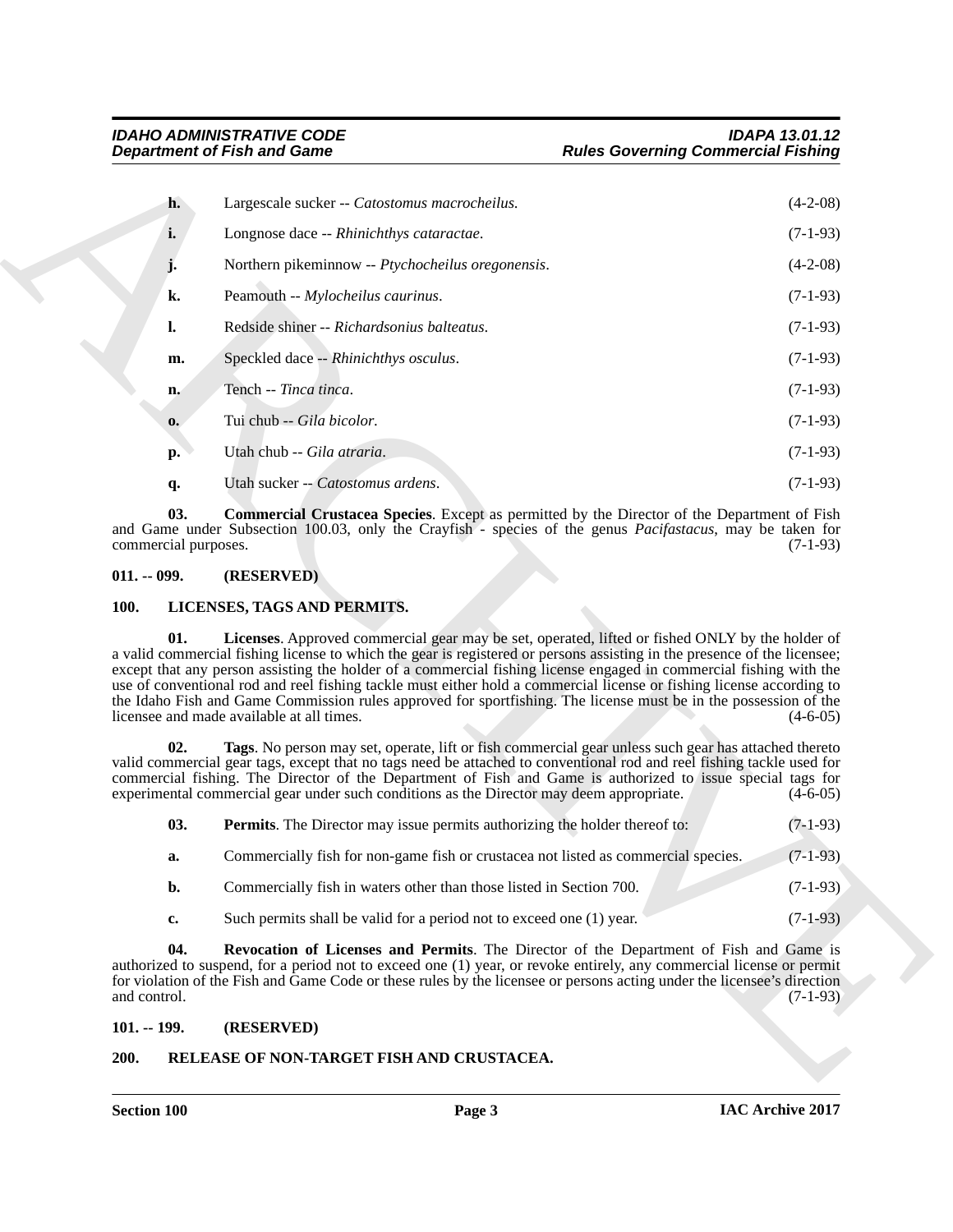Any person capturing with commercial gear any species of fish or crustacea not a commercial species or listed on a special permit shall immediately release the fish or crustacea unharmed back to the water. (7-1-93) special permit shall immediately release the fish or crustacea unharmed back to the water.

<span id="page-3-11"></span>**01.** Female Crayfish. Any person capturing any female crayfish carrying eggs or young shall release ish unharmed back to the water at the time the crayfish are sorted. (7-1-93) the crayfish unharmed back to the water at the time the crayfish are sorted.

<span id="page-3-12"></span>**02. Special Permit**. No person shall have in possession any species of fish or crustacea other than a commercial species or a species listed on a special permit issued by the Director pursuant to Subsection 100.03 at the time they are engaging in commercial fishing activities. (7-1-93)

#### <span id="page-3-0"></span>**201. -- 299. (RESERVED)**

#### <span id="page-3-8"></span><span id="page-3-1"></span>**300. POSSESSION AND TRANSPORTATION OF LIVE FISH OR CRUSTACEA.**

<span id="page-3-10"></span>**01.** Live Fish. No person shall transport live fish without a permit from the Director of the Department nd Game. (7-1-93) of Fish and Game.

<span id="page-3-9"></span>**02. Live Crustacea**. Commercial fishers may possess and transport live commercial species of crustacea between the water areas where harvested and the point of sale or holding. Live crustacea may be held only in the waters where harvested, in ponds for which a private pond permit listing crayfish has been issued or in licensed commercial facilities. (7-1-93)

#### <span id="page-3-2"></span>**301. -- 399. (RESERVED)**

#### <span id="page-3-3"></span>**400. SIZE LIMITS.**

<span id="page-3-15"></span><span id="page-3-13"></span>

| 01. |  | <b>Fish.</b> Commercial species of fish of any size may be taken commercially. | $(7-1-93)$ |
|-----|--|--------------------------------------------------------------------------------|------------|
|-----|--|--------------------------------------------------------------------------------|------------|

#### <span id="page-3-14"></span>**02. Crustacea**. (7-1-93)

**a.** Crustacea less than three and five-eighths (3 5/8) inches (ninety-two (92) mm) in length from the tip of the nose (acumen) to the tip of the tail (telson), measured in a straight line ventral side up, may not be taken commercially. (7-1-93) commercially.

**b.** Crustacea shall be sorted and any undersize crustacea returned to the water at the place of capture immediately following the emptying of any single trap or a trap line. However, an allowable sorting error percentage of undersized crustacea, not to exceed five percent (5%), shall be allowed in any load or lot. (7-1-93) of undersized crustacea, not to exceed five percent (5%), shall be allowed in any load or lot.

**Dependent of Fidurity and Construction** and the state Constraint of Euler Constraint Construction (Figurity 2011)<br>
Ann process construction of the state of the constraints of the state of the state of the state of the st **c.** To determine the percentage of crayfish which are less than the minimum size limit, samples shall be taken from various portions of the load or lot and shall be measured and counted. The mean of the combined counts of all samples taken shall be used to determine the percentage of undersized crayfish in the load or lot. Samples shall be taken in containers of not less than one (1) gallon size approximately full of crayfish. At least three (3) such samples shall be taken from any load or lot. (7-1-93)

#### <span id="page-3-6"></span><span id="page-3-4"></span>**401. -- 499. (RESERVED)**

#### <span id="page-3-5"></span>**500. COMMERCIAL GEAR AND METHODS OF TAKE FOR FISH OR CRUSTACEA.**

| Fish or crustacea may be commercially harvested ONLY with the following gear and methods:<br>$(7-1-93)$ |  |  |  |
|---------------------------------------------------------------------------------------------------------|--|--|--|
|---------------------------------------------------------------------------------------------------------|--|--|--|

<span id="page-3-7"></span>**01. With Seine Nets**. However, all seine nets must be either: (7-1-93)

**a.** Under constant attendance by the licensee or someone working under the supervision of the licensee: or (7-1-93) licensee; or  $(7-1-93)$ 

**b.** If being used to hold fish, clearly marked with buoys that are at least twelve (12) inches in diameter. (7-1-93)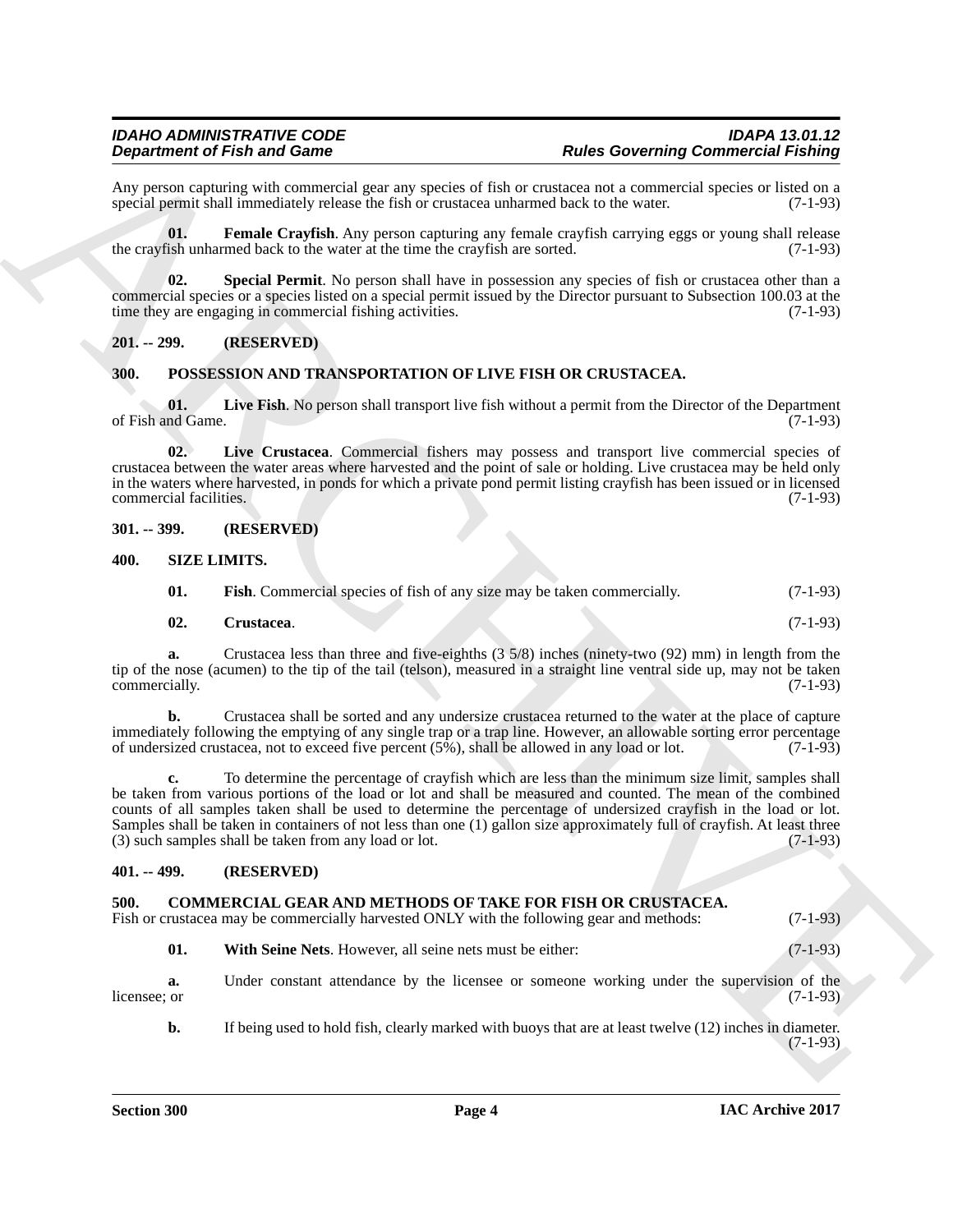### <span id="page-4-12"></span>*IDAHO ADMINISTRATIVE CODE IDAPA 13.01.12 Rules Governing Commercial Fishing*

<span id="page-4-11"></span><span id="page-4-10"></span><span id="page-4-9"></span><span id="page-4-8"></span><span id="page-4-7"></span>

|         |  |  | <b>Experimental Gear.</b> With experimental gear approved by the Director pursuant to Subsection |  |  |  |            |
|---------|--|--|--------------------------------------------------------------------------------------------------|--|--|--|------------|
| 100.02. |  |  |                                                                                                  |  |  |  | $(7-1-93)$ |
|         |  |  |                                                                                                  |  |  |  |            |

#### <span id="page-4-16"></span><span id="page-4-0"></span>**501. UNTAGGED GEAR.**

#### <span id="page-4-2"></span><span id="page-4-1"></span>**502. -- 599. (RESERVED)**

<span id="page-4-15"></span><span id="page-4-14"></span><span id="page-4-13"></span>

| 01. | <b>Commercial Fish. YEAR-ROUND.</b>                            | $(7-1-93)$ |
|-----|----------------------------------------------------------------|------------|
| 02. | Commercial Crustacea. April 1 through October 31 of each year. | $(7-1-93)$ |

#### <span id="page-4-3"></span>**601. -- 699. (RESERVED)**

#### <span id="page-4-6"></span><span id="page-4-5"></span><span id="page-4-4"></span>**700. COMMERCIAL FISHING AREAS.**

|               |                                               | <b>Department of Fish and Game</b>                                                                                                                                                                                                                                                        | <b>Rules Governing Commercial Fishing</b> |                                        |
|---------------|-----------------------------------------------|-------------------------------------------------------------------------------------------------------------------------------------------------------------------------------------------------------------------------------------------------------------------------------------------|-------------------------------------------|----------------------------------------|
|               | 02.                                           | With Crayfish or Minnow Traps, Not Exceeding Three Feet in Any Dimension. However, all<br>crayfish and minnow traps must be lifted and emptied of catch at least once every ninety-six (96) hours except during<br>periods of weather that pose a threat to human life, health or safety. |                                           | $(7-1-93)$                             |
| 100.02.       | 03.                                           | <b>Experimental Gear.</b> With experimental gear approved by the Director pursuant to Subsection                                                                                                                                                                                          |                                           | $(7-1-93)$                             |
|               | 04.                                           | By Hand. For crayfish ONLY, by hand.                                                                                                                                                                                                                                                      |                                           | $(7-1-93)$                             |
|               | 05.                                           | Trawl Nets. With trawl nets as approved by the Director.                                                                                                                                                                                                                                  |                                           | $(7-1-93)$                             |
|               | 06.                                           | <b>Conventional Rod and Reel Fishing Tackle.</b> Only methods approved for sportfishing, as<br>described in IDAPA 13.01.11, "Rules Governing Fish," are permitted, except that the holder of a commercial license<br>may use more than two (2) lines while commercially fishing.          |                                           | $(4-6-05)$                             |
|               | 07.<br>appropriate. However:                  | Gill Nets. With gill nets, as approved by the Director under such conditions as he may deem                                                                                                                                                                                               |                                           | $(4-2-08)$                             |
|               | a.                                            | All gill nets and lines within ten (10) feet of the surface must be clearly marked with a minimum of<br>$s$ ix (6) inch diameter buoys every fifty (50) feet.                                                                                                                             |                                           | $(4-2-08)$                             |
|               | b.                                            | All gill nets must be lifted and emptied of catch at least once every eighteen (18) hours except<br>during periods of weather that pose a threat to human life, health or safety.                                                                                                         |                                           | $(4-2-08)$                             |
|               |                                               | If gill net catches include excessive numbers of game fish species, licenses can be revoked, or<br>harvest limited or suspended, as determined by the Director.                                                                                                                           |                                           | $(4-2-08)$                             |
| 501.          |                                               | UNTAGGED GEAR.<br>Untagged gear, as well as, seine nets and traps left unattended more than ninety-six (96) hours shall be considered<br>unlawful or abandoned and may be confiscated by Department personnel.                                                                            |                                           | $(7-1-93)$                             |
| $502. - 599.$ |                                               | (RESERVED)                                                                                                                                                                                                                                                                                |                                           |                                        |
| 600.          | <b>SEASONS.</b>                               |                                                                                                                                                                                                                                                                                           |                                           |                                        |
|               | 01.                                           | Commercial Fish. YEAR-ROUND.                                                                                                                                                                                                                                                              |                                           | $(7-1-93)$                             |
|               | 02.                                           | Commercial Crustacea. April 1 through October 31 of each year.                                                                                                                                                                                                                            |                                           | $(7-1-93)$                             |
| $601. - 699.$ |                                               | (RESERVED)                                                                                                                                                                                                                                                                                |                                           |                                        |
| 700.          |                                               | <b>COMMERCIAL FISHING AREAS.</b><br>Commercial harvest is allowed only in the following areas:                                                                                                                                                                                            |                                           | $(7-1-93)$                             |
|               | 01.<br>to Subsection $100.03.\overline{b}$ .: | For Seine Nets. Seine nets with a mesh greater than one and one half $(1\ 1/2)$ square may be used<br>ONLY in the following waters, except as approved by the Director for other waters on an experimental basis pursuant                                                                 |                                           | $(7-1-93)$                             |
|               |                                               |                                                                                                                                                                                                                                                                                           |                                           |                                        |
|               | a.                                            | Snake River and main stem impoundments from Hells Canyon Dam upstream to the confluence of<br>the North and South Forks.                                                                                                                                                                  |                                           |                                        |
|               | b.                                            | Ashton Reservoir.                                                                                                                                                                                                                                                                         |                                           |                                        |
|               | c.                                            | Palisades Reservoir.                                                                                                                                                                                                                                                                      |                                           | $(7-1-93)$<br>$(7-1-93)$<br>$(7-1-93)$ |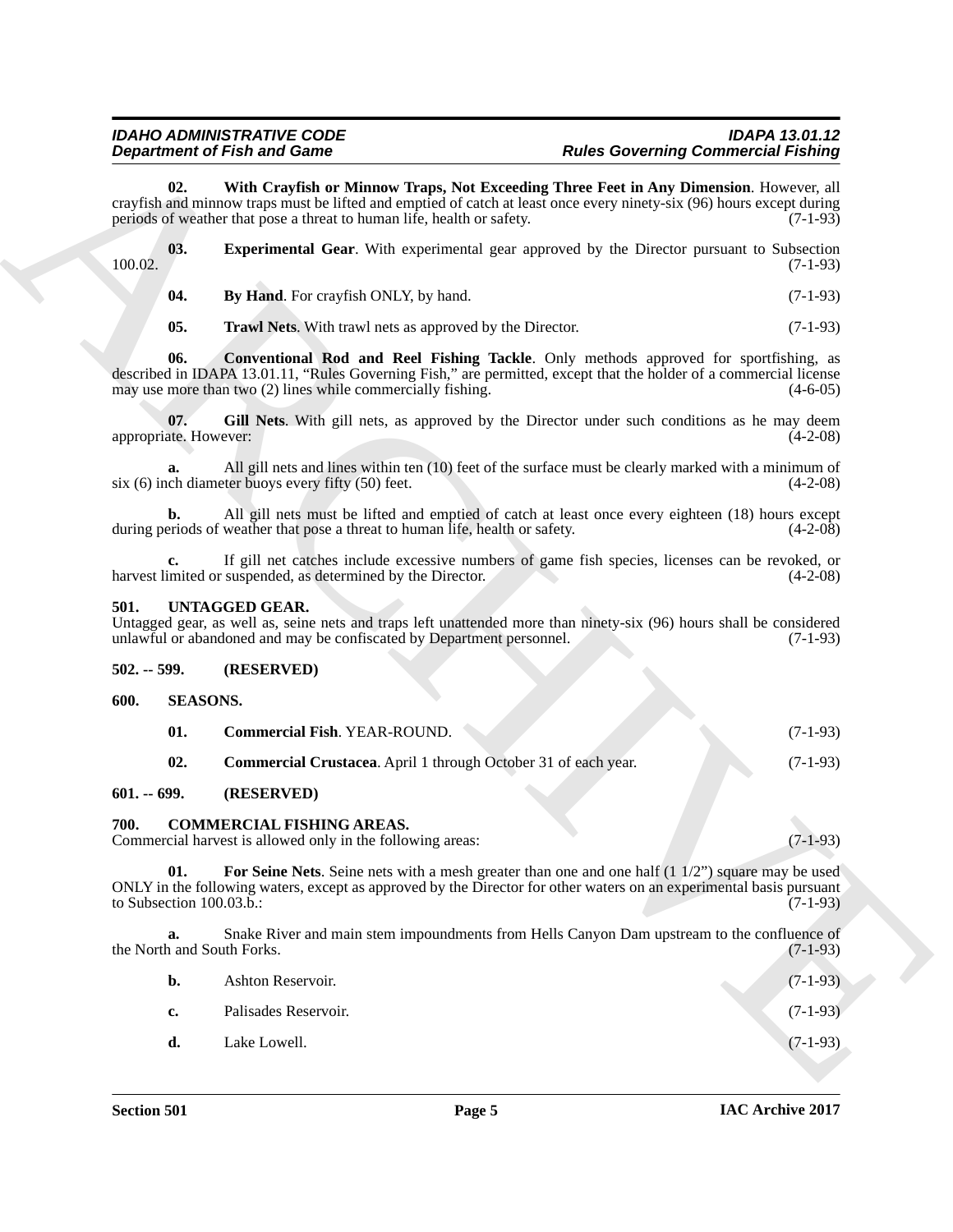<span id="page-5-2"></span>

| е.             | Black Canyon Reservoir. | $(7-1-93)$ |
|----------------|-------------------------|------------|
| f.             | Blackfoot Reservoir.    | $(7-1-93)$ |
| $\mathbf{Q}$ . | Mud Lake.               | $(7-1-93)$ |

|                                  | <b>Department of Fish and Game</b>                                                              | <b>Rules Governing Commercial Fishing</b>                                                                                                                                                                                        |
|----------------------------------|-------------------------------------------------------------------------------------------------|----------------------------------------------------------------------------------------------------------------------------------------------------------------------------------------------------------------------------------|
| e.                               | Black Canyon Reservoir.                                                                         | $(7-1-93)$                                                                                                                                                                                                                       |
| f.                               | Blackfoot Reservoir.                                                                            | $(7-1-93)$                                                                                                                                                                                                                       |
| g.                               | Mud Lake.                                                                                       | $(7-1-93)$                                                                                                                                                                                                                       |
| h.<br>Reservoir.                 |                                                                                                 | Bear River and main stem impoundments from Utah state line upstream to and including Alexander<br>$(7-1-93)$                                                                                                                     |
| 02.                              |                                                                                                 | Minnow Traps. Minnow traps for commercial fish may be ONLY used in the following areas,<br>except as approved by the Director for other waters on an experimental basis pursuant to Subsection 100.03.b.<br>$(7-1-93)$           |
| North and South Forks.           |                                                                                                 | Snake River excluding main stem impoundments from Weiser upstream to the confluence of the<br>$(7-1-93)$                                                                                                                         |
| $\mathbf{b}$ .                   | Ashton Reservoir.                                                                               | $(7-1-93)$                                                                                                                                                                                                                       |
| c.                               | Palisades Reservoir.                                                                            | $(7-1-93)$                                                                                                                                                                                                                       |
| d.                               | <b>Black Canyon Reservoir.</b>                                                                  | $(7-1-93)$                                                                                                                                                                                                                       |
| е.                               | <b>Blackfoot Reservoir.</b>                                                                     | $(7-1-93)$                                                                                                                                                                                                                       |
| f.                               | Mud Lake.                                                                                       | $(7-1-93)$                                                                                                                                                                                                                       |
| g.<br>Reservoir.                 |                                                                                                 | Bear River and main stem impoundments from Utah state line upstream to and including Alexander<br>$(7-1-93)$                                                                                                                     |
| 03.                              |                                                                                                 | Crayfish Traps. Crayfish traps for commercial crustacea may be used ONLY in the following<br>areas, except as approved by the Director for other waters on an experimental basis pursuant to Subsection 100.03.b.:<br>$(7-1-93)$ |
| a.<br>the North and South Forks. |                                                                                                 | Snake River and main stem impoundments from Hells Canyon Dam upstream to the confluence of<br>$(7-1-93)$                                                                                                                         |
| b.                               | Black Canyon Reservoir.                                                                         | $(7-1-93)$                                                                                                                                                                                                                       |
| c.                               | Blackfoot Reservoir.                                                                            | $(7-1-93)$                                                                                                                                                                                                                       |
| d.                               | Mud Lake.                                                                                       | $(7-1-93)$                                                                                                                                                                                                                       |
| е.<br>Reservoir.                 |                                                                                                 | Bear River and main stem impoundments from Utah state line upstream to and including Alexander<br>$(7-1-93)$                                                                                                                     |
| 04.                              | Rod and Reel for Lake Trout Only.                                                               | $(4-6-05)$                                                                                                                                                                                                                       |
| a.                               | Lake Pend Orielle.                                                                              | $(4-6-05)$                                                                                                                                                                                                                       |
| 05.                              | where commercial nongame species are likely to exceed eighty percent (80%) of the fish biomass. | Gill Nets. Gill nets for commercial fish may only be used in waters as approved by the Director and<br>$(4-2-08)$                                                                                                                |
| 701.                             | COMMERCIAL FISHING RESTRICTIONS.                                                                |                                                                                                                                                                                                                                  |
| 01.                              |                                                                                                 | Operation Limitations. No commercial gear shall be set, operated or lifted within one hundred                                                                                                                                    |

<span id="page-5-6"></span>

|            | b.  | Black Canyon Reservoir.                                                                        | $(7-1-93)$ |
|------------|-----|------------------------------------------------------------------------------------------------|------------|
|            | c.  | <b>Blackfoot Reservoir.</b>                                                                    | $(7-1-93)$ |
|            | d.  | Mud Lake.                                                                                      | $(7-1-93)$ |
| Reservoir. | е.  | Bear River and main stem impoundments from Utah state line upstream to and including Alexander | $(7-1-93)$ |
|            | 04. | Rod and Reel for Lake Trout Only.                                                              | $(4-6-05)$ |

#### <span id="page-5-5"></span><span id="page-5-4"></span><span id="page-5-3"></span><span id="page-5-1"></span><span id="page-5-0"></span>**701. COMMERCIAL FISHING RESTRICTIONS.**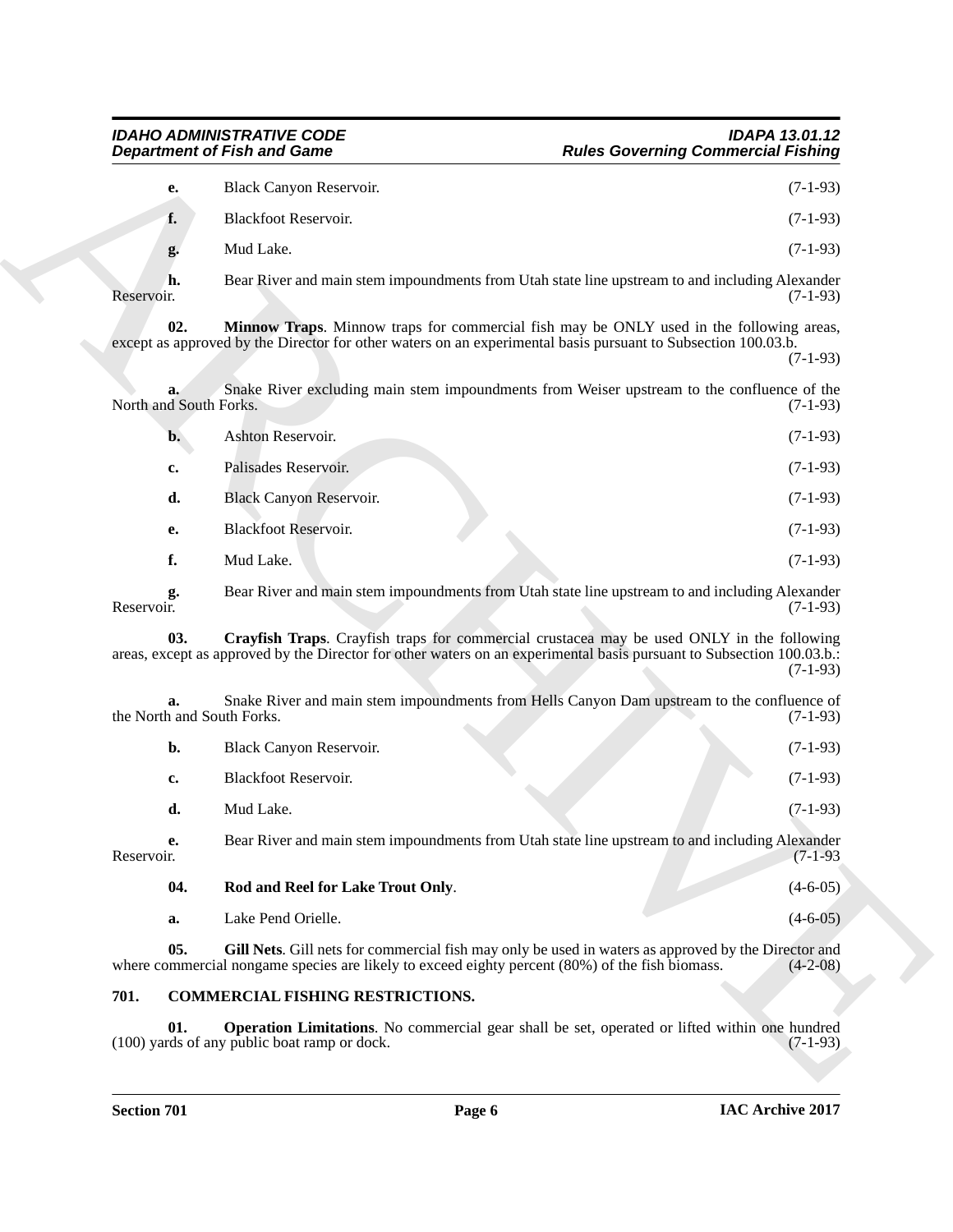**Expanding of Fish and Same Constraints November 2018**<br>
And the subsection of Fish and Same Construction of the subsection of the subsection of the property in the subsection of the subsection of the subsection of the sub **02. Storage Limitation**. No commercial gear, boats, or other equipment or materials used in conjunction with a commercial fishing operation may be stored or left unattended at any public fishing access area in any manner that restricts angling or angler access. (7-1-93) any manner that restricts angling or angler access.

#### <span id="page-6-3"></span><span id="page-6-0"></span>**702. -- 799. (RESERVED)**

#### <span id="page-6-4"></span><span id="page-6-1"></span>**800. INSPECTIONS AND REPORTING REQUIREMENTS.**

**01. Present Licenses**. Licensees shall present their commercial licenses, tags, and permits upon of Department personnel. (7-1-93) request of Department personnel.

<span id="page-6-6"></span><span id="page-6-5"></span>

| 02. | <b>Inspections.</b> Department personnel may inspect: |  |  |  |  | $(7-1-93)$ |
|-----|-------------------------------------------------------|--|--|--|--|------------|
|     |                                                       |  |  |  |  |            |

**a.** Commercial gear at any time the gear is being used. (7-1-93)

<span id="page-6-7"></span>**b.** Catches and catch records at any time. (7-1-93)

**03. Reporting Requirements**. All licensees shall submit a monthly report on a form prescribed by the Department. The licensee shall submit all requested information including daily landings and effort. Monthly reports must be received by the Department not later than the fifteenth day of the month following the fishing activities.

(7-1-93)

#### <span id="page-6-2"></span>**801. -- 999. (RESERVED)**